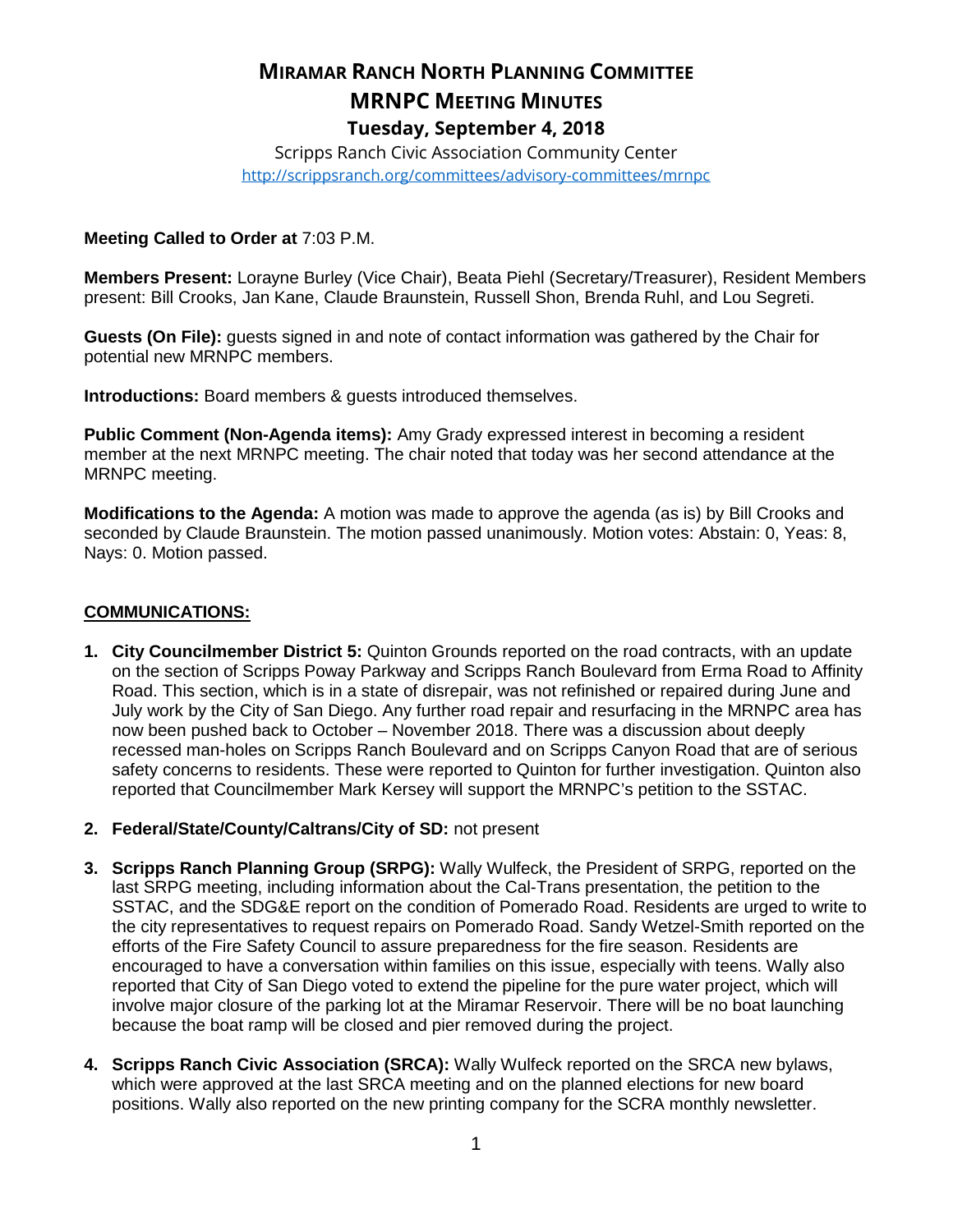## **PRESENTATIONS/DISCUSSIONS/INFO/ACTION ITEMS:**

- 1. **SDUSD Mixed-Use Development Report (EIR)** Lorayne Burley reported that the final EIR was certified by the SDUSD Board on June  $19<sup>th</sup>$ , and since then, there was no communication with the planning groups. A representative from the developer, Janay Kruger, reported that there is a coordination effort going on between the school district and the charter school currently on site. A new site has already been identified for the charter school by the SDUSD.
- 2. **MAD Update (Maintenance Assessment District)** Bill Crooks reported on Mike Rasmussen's written report and the ad hoc committee's meeting. Some of the native plants have experienced blight and required ongoing maintenance. Butterfly Park was reported to be in good condition. Up at the Dry Creek Park, an harbor that was in disrepair was removed by the City of San Diego. Acacia was cut back at the Canyon View Park. New mulching project is ongoing. Budget was discussed, with focus on the open space (green space), for which the city funds are available under the environmental growth fund. It was noted that MAD is not responsible for the brush management in the open space areas. The lights on the six monuments in Scripps Ranch (Scripps Ranch Villages) are in disrepair and will need to be replaced. Trashcans at the Canyon View Park are in disrepair and will need to be removed and replaced. Recycling bins will need to be installed per new regulations. Bill will inquire if this is the park department's or MAD's responsibility.
- 3. **Latest update on Watermark's Sudbury proposed development –** Janay Kruger reported that there are nine buildings and a large parking garage planned for the Watermark Project. Tentative schedule includes breaking ground in the first quarter of 2019. A bigger tenant announcement is forthcoming around November 2018. The project's design includes a hotel, retail stores, and restaurants. Russ Shon would like to see a revised layout of the property and requested that the builder's representative brings the latest site plan to the next MRNPC meeting. Bill Crooks requested information on the street widening and traffic changes related to the project. Janay will bring the site plan and engineering plan to the MRNPC meeting in November.
- 4. **MRNPC petition letter to the SSTAC** was reviewed and voted upon. A motion was made by Russ Shon to accept the petition letter as is and seconded by Claude Braunstein. A motion was then made by Bill Crooks to approve the petition letter. The motion passed unanimously. Motion votes: Abstain: 0, Yeas: 8, Nays: 0. Motion passed.

## **CONSENT AGENDA:**

June 5, 2018 Meeting Minutes were approved by Lorayne as a chair of this meeting, and with the following amendment: June 5 2018 meeting date was inserted in the header.

## **COMMITTEE REPORTS:**

- **1. Chair's Report:** not present
- **2. Community Planners Committee (CPC):** Lorayne reported on the meeting at the city and the efforts of councilmember Sherman to consolidate the planning groups and to lower the number of the planning g groups in the city. Currently, half of the planning groups in the city are under the audit, and an audit report is expected in September 2018.
- **3. Public Transportation in SR:** Beata will provide update at the November meeting
- **4. Public Facilities Financing Plan (PFFP):** none
- **5. YMCA, Open Space, Parks & Recreation**: none
- **6. Round Table:** no comments

**Meeting adjourned at** 8:07 P.M.